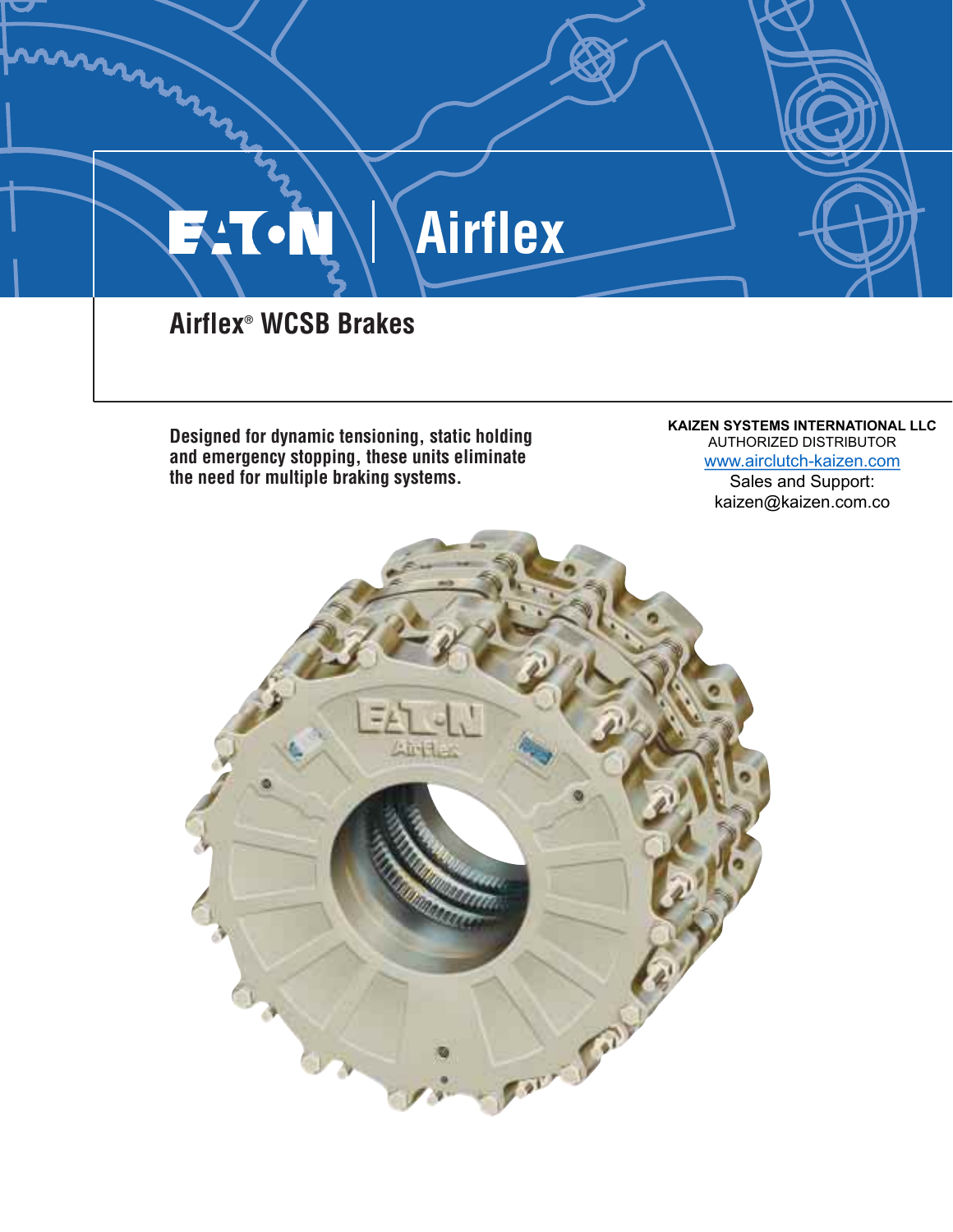### WCSB Description

The WCSB is a disc-type, water-cooled and air-cooled unit. These units provide dynamic tensioning, static holding and emergency stopping removing the need for multiple braking systems.

The WCSB incorporates water-cooled and air-cooled friction discs within one brake that is pressure-applied and springapplied. The pressure-applied side is used for dynamic tensioning. The spring-applied side is used for emergency stopping and holding.

Pressurizing the air-applied side causes the piston to clamp the water-cooled friction discs between the water-jackets. Immediately following pressurization of the air-applied side, air pressure must be applied to release the spring-applied side. Applying air to the spring-applied side pushes the spring-applied cylinder back and releases the air-cooled friction disc. This will ensure that the load does not free-fall.

Once the spring-applied side is fully released, air pressure is slowly released from the large and small pistons on the air-applied side until the load begins to move. Releasing air-pressure from the spring-applied side causes the cylinder to move forward, clamping down on both the air-cooled and water-cooled friction discs during an emergency stop or for static holding.

The air-applied piston incorporates a small and large piston. The small piston can be used to provide an air pressure that can be managed by standard regulators which increases controllability during the tensioning mode with light loads.

Element sizes are indicated by the number of water-cooled friction discs, the number of air-cooled friction discs and the disc diameter in inches. For instance, the 324WCSB 2W/1A has 3 friction discs. Two of the friction discs are water-cooled and one of the friction discs is air-cooled. The diameter of the water-cooled friction discs is 24 inches.



#### **Features:**

#### **Combination Power Packs**

Dynamic tensioning, static holding and emergency stopping are provided by one brake removing the need for multiple braking systems.

#### **Dual Air-Applied Pistons**

Dual air-applied pistons provide greater controlability with a varying range of loads.

#### **Torque and Horsepower Independent of Rotational Speed**

Torque can be obtained at all speeds and the WCSB can withstand high thermal power loading throughout the tensioning cycle.

#### **Unique Friction Couple**

A specially formulated friction material, interfacing with a copper alloy surface, eliminates the stick-slip characteristics associated with ordinary frictional devices.

#### **Optional Corrosion Resistance Package**

For marine environments, protective coatings are available to minimize corrosion.

#### **Where used:**

- **Drawworks**
- Mooring Systems
- Log Yarders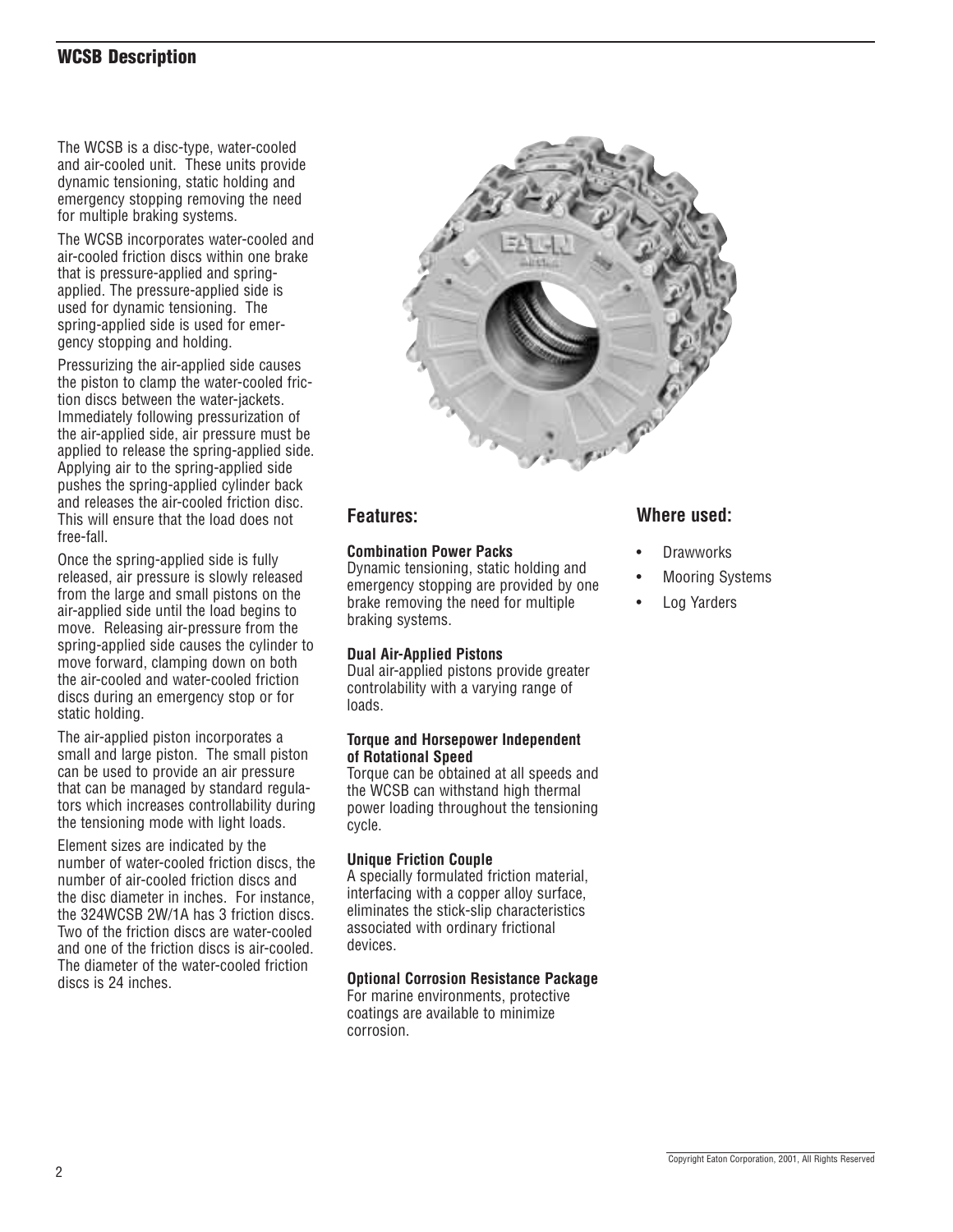## WCSB Component Parts



| Item           | <b>Description</b>                         | <b>Item</b> | <b>Description</b>                |
|----------------|--------------------------------------------|-------------|-----------------------------------|
|                | Mounting Flange/Cylinder                   | 20          | <b>Flat Washer</b>                |
| $\overline{2}$ | Air-Applied Piston                         | 21          | <b>Hex Head Screw</b>             |
| 3              | <b>Hex Head Screw</b>                      | 22          | <b>Flat Washer</b>                |
| 4              | Locknut                                    | 23          | <b>Spring Housing</b>             |
| 5              | Air-Applied Inner Seal                     | 24          | Cylinder                          |
| 6              | Air-Applied Intermediate Seal              | 25          | Gear                              |
| 7              | Air-Applied Outer Seal                     | 26          | Spring-Applied Inner Seal         |
| 8              | <b>Water-Cooled Pressure Plate</b>         | 27          | Spring Retainer                   |
| 9              | Clamp Tube                                 | 28          | Spring-Applied Outer Seal         |
| 10             | <b>Water-Cooled Friction Disc Assembly</b> | 29          | Stud                              |
| 11             | <b>Reaction Plate</b>                      | 30          | Inner Spring                      |
| 12             | End Plate                                  | 31          | <b>Outer Spring</b>               |
| 13             | <b>Wear Spacers</b>                        | 32          | Spring-Applied Pressure Plate     |
| 14             | Stop Plate                                 | 33          | Air-Cooled Solid Disc             |
| 15             | Wear Spacer                                | 34          | Air-Cooled Friction Disc          |
| 16             | Clamp Tube                                 | 35          | Release Spring                    |
| 17             | Sleeve Nut                                 | 36          | Water-Cooled Friction Disc Core   |
| 18             | <b>Flat Washer</b>                         | 37          | <b>Water-Cooled Friction Disc</b> |
| 19             | Self Locking Nut                           | 38          | <b>Wear Plate</b>                 |

| ltem | <b>Description</b>                     |
|------|----------------------------------------|
| 20   | Flat Washer                            |
| 21   | Hex Head Screw                         |
| 22   | <b>Flat Washer</b>                     |
| 23   | Spring Housing                         |
| 24   | Cylinder                               |
| 25   | Gear                                   |
| 26   | Spring-Applied Inner Seal              |
| 27   | Spring Retainer                        |
| 28   | Spring-Applied Outer Seal              |
| 29   | Stud                                   |
| 30   | Inner Spring                           |
| 31   | <b>Outer Spring</b>                    |
| 32   | Spring-Applied Pressure Plate          |
| 33   | Air-Cooled Solid Disc                  |
| 34   | Air-Cooled Friction Disc               |
| 35   | <b>Release Spring</b>                  |
| 36   | <b>Water-Cooled Friction Disc Core</b> |
| 37   | <b>Water-Cooled Friction Disc</b>      |
| 38   | Wear Plate                             |

#### Note:

The above cross-section shows a unit with two water-cooled friction disc assemblies. For units with one water-cooled friction disc assembly, item 11 is not required.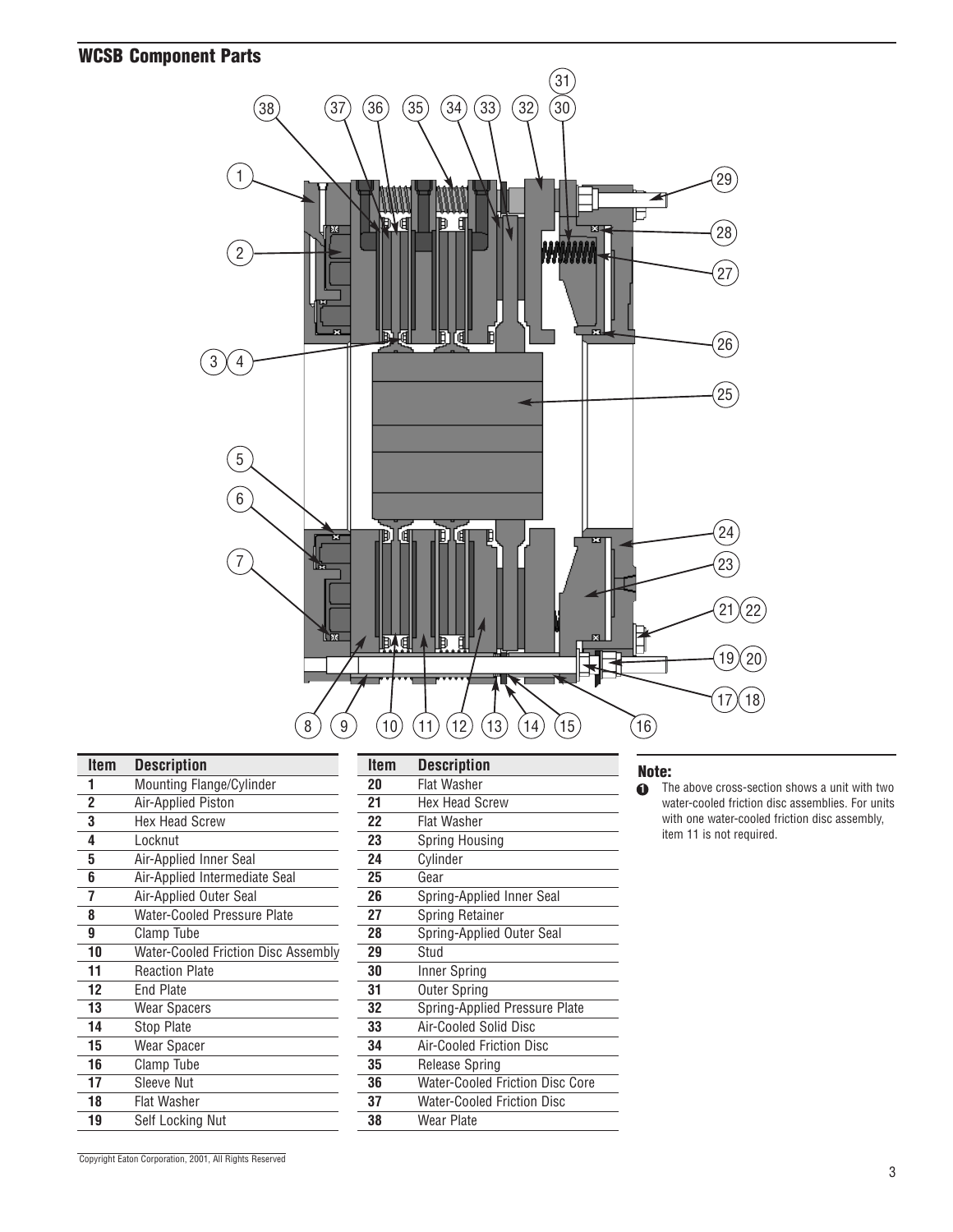## WCSB Elements-- Dimensional Data\*



12-0.656 (16,7) Dia. Holes Equally Spaced Holes on a 28.750" (730,3) BC

14-1.062 (27,0) Dia. Holes based on 16 Equally Spaced Holes on a 42.000" (1066,8) BC

Pressure Plate Coolant Inlet Port 14-1.438 (36,5) Dia. Holes based on 16 Equally Spaced Holes on a 54.000" (1371,6) BC

\* Data shown is subject to change. Please consult factory for current dimensional data.

| <b>English</b> |                | Dimensions in inches      |                |                |          |                       |                       |       |          |           |     |             |                    |              |                    |
|----------------|----------------|---------------------------|----------------|----------------|----------|-----------------------|-----------------------|-------|----------|-----------|-----|-------------|--------------------|--------------|--------------------|
| 24WCSB         | .87            | $1/4 - 18$                | 1.28           | $1/2 - 14$     | 4.00     | 3.63                  | 29.998                | .125  | 11.38    | .50<br>11 | 12  | $1/8 - 1$   | 27.875             | 1/2-14 NPT   | 18.500             |
| 36WCSB         | .99            | $3/8 - 18$                | .50            | $3/4 - 14$     | 5.31     | 6.00                  | 44.498                | .250  | 16.50    | 16.50     | 16  | $3/8 - 6$   | .500<br>41         | 3/4-14 NPT   | 28,000             |
| 48WCSB         | 1.17           | $1/2 - 14$                | 1.80           | $1 - 111/2$    | 5.94     | 6.75                  | 56.499                | .250  | 23.00    | 23.00     | 16  | $3/8 - 6$   | 53.688             | 1-11 1/2 NPT | 41.500             |
|                |                |                           |                |                |          |                       |                       |       |          |           |     |             |                    |              |                    |
|                |                |                           |                |                |          | $\boldsymbol{\Theta}$ | $\boldsymbol{\Theta}$ |       |          |           | No. | <b>Size</b> | <b>Bolt Circle</b> | <b>Size</b>  | <b>Bolt Circle</b> |
| <b>Size</b>    | c <sub>1</sub> | c <sub>2</sub>            | c <sub>3</sub> | c <sub>4</sub> | $D_{24}$ | $D_{46}$              | G                     | $G_3$ | $H_{10}$ | J1        |     |             | $H_3$ $\Theta$     | 0, 0         |                    |
|                |                |                           |                |                |          |                       |                       |       |          |           | No. | <b>Size</b> | <b>Bolt Circle</b> | <b>Size</b>  | <b>Bolt Circle</b> |
| 24WCSB         | 22.1           | $1/4 - 18$                | 32.5           | $1/2 - 14$     | 101.6    | 92,2                  | 761,9                 | 3,2   | 289.     | 292.1     | 12  | $1/8 - 7$   | 708,0              | 1/2-14 NPT   | 469,9              |
| 36WCSB         | 25.1           | $3/8 - 18$                | 38,1           | $3/4 - 14$     | 134.9    | 152.4                 | 1130.1                | 6.4   | 419.     | 419.1     | 16  | $3/8 - 6$   | 1054.1             | 3/4-14 NPT   | 711,2              |
| 48WCSB         | 29.7           | $1/2 - 14$                | 45.7           | $1 - 111/2$    | 150.9    | 171.5                 | 1435,1                | 6,4   | 584,2    | 584,2     | 16  | $3/8 - 6$   | 1363,7             | 1-11 1/2 NPT | 1054,1             |
| <b>SI</b>      |                | Dimensions in millimeters |                |                |          |                       |                       |       |          |           |     |             |                    |              |                    |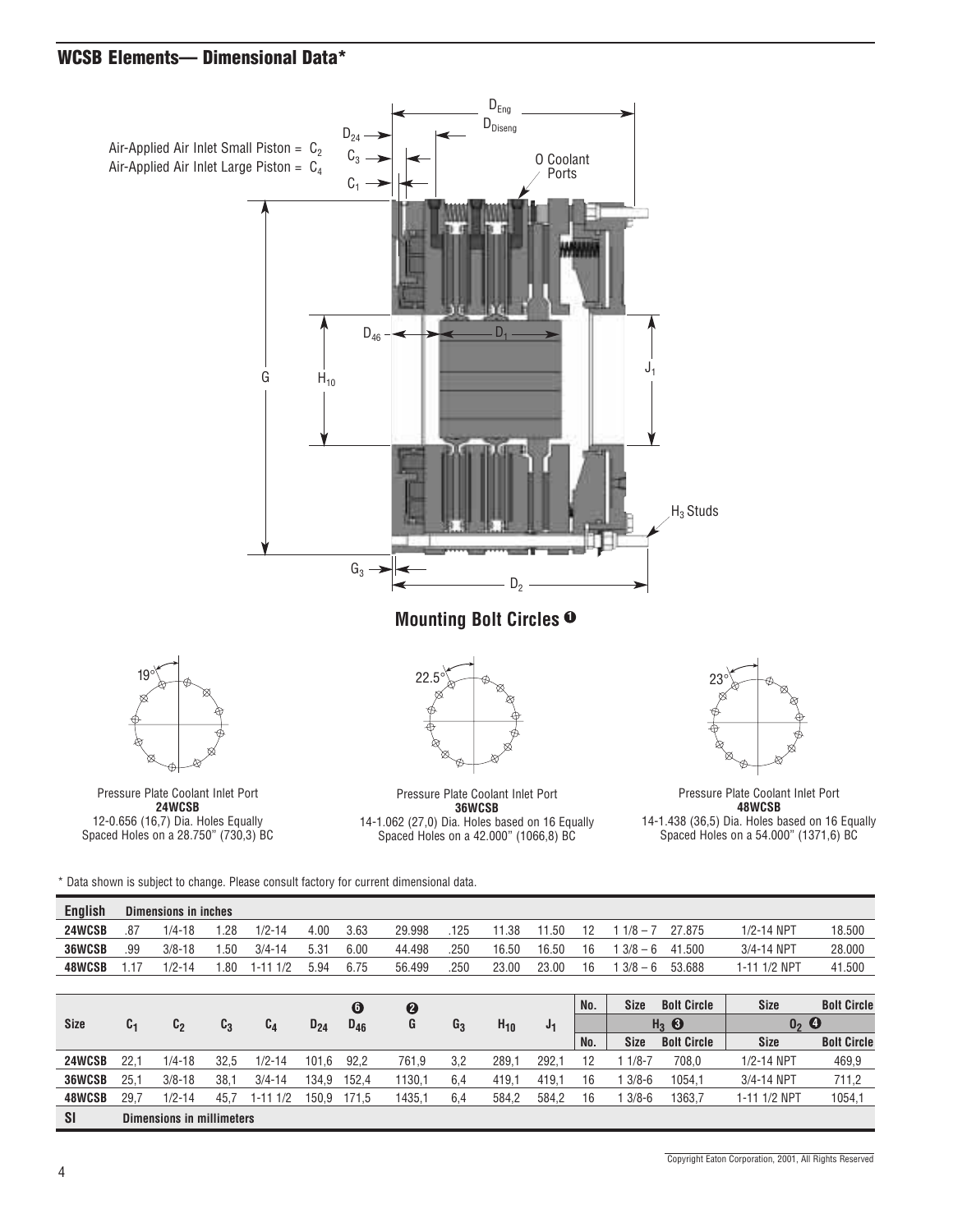### WCSB Elements–– Dimensional Data\*



| <b>English</b> |       | <b>Dimensions in inches</b>      |                  |                 |                          |                  |                   |        |
|----------------|-------|----------------------------------|------------------|-----------------|--------------------------|------------------|-------------------|--------|
| 224WCSB 1W/1A  | 8.63  | 17.44                            | 18.59            | 18.77           | 4                        | 3/4-14 NPT       | 6.125             | 8.250  |
| 324WCSB 2W/1A  | 13.19 | 21.94                            | 22.45            | 22.72           | 8                        | 3/4-14 NPT       | 7.000             | 8.250  |
| 424WCSB 3W/1A  | 16.94 | 28.19                            | 26.50            | 26.86           | 12                       | 3/4-14 NPT       | 7.750             | 8.000  |
| 236WCSB 1W/1A  | 10.00 | 22.81                            | 24.69            | 25.01           | 4                        | 1 1/4-11 1/2 NPT | 8.875             | 11.500 |
| 336WCSB 2W/1A  | 14.00 | 28.81                            | 29.54            | 29.87           | 8                        | 1 1/4-11 1/2 NPT | 10.250            | 11.250 |
| 436WCSB 3W/1A  | 19.50 | 36.31                            | 34.40            | 34.81           | 12                       | 1 1/4-11 1/2 NPT | 11.250            | 11.375 |
| 248WCSB 1W/1A  | 11.25 | 27.46                            | 30.55            | 30.86           | 4                        | 1 1/4-11 1/2 NPT | 11.375            | 16.250 |
| 348WCSB 2W/1A  | 16.75 | 34.21                            | 36.05            | 36.51           | 8                        | 1 1/4-11 1/2 NPT | 13.000            | 16.250 |
| 448WCSB 3W/1A  | 22.50 | 41.46                            | 41.54            | 42.16           | 12                       | 1 1/4-11 1/2 NPT | 14.375            | 16.250 |
|                |       |                                  |                  |                 | No.                      | <b>Size</b>      | Min.              | Max.   |
| <b>Size</b>    | $D_1$ | D <sub>2</sub>                   | $D_{\text{Eng}}$ | <b>D</b> Diseng | <b>O Coolant Ports +</b> |                  | <b>Bore Range</b> |        |
|                |       |                                  |                  |                 | No.                      | <b>Size</b>      | Min.              | Max.   |
| 224WCSB 1W/1A  | 219,2 | 443,0                            | 472,2            | 476,8           | 4                        | 3/4-14 NPT       | 155,6             | 209,6  |
| 324WCSB 2W/1A  | 335,0 | 557,0                            | 570,2            | 577,1           | 8                        | 3/4-14 NPT       | 177,8             | 209,6  |
| 424WCSB 3W/1A  | 430,3 | 716,0                            | 673,1            | 682,2           | 12                       | 3/4-14 NPT       | 196,9             | 203,2  |
| 236WCSB 1W/1A  | 254,0 | 579,4                            | 627,1            | 635,3           | 4                        | 1 1/4-11 1/2 NPT | 225,4             | 292,1  |
| 336WCSB 2W/1A  | 355,6 | 731,8                            | 750,3            | 758,7           | 8                        | 1 1/4-11 1/2 NPT | 260,4             | 285,8  |
| 436WCSB 3W/1A  | 495,3 | 922,3                            | 873,8            | 884,2           | 12                       | 1 1/4-11 1/2 NPT | 285,8             | 288,9  |
| 248WCSB 1W/1A  | 285,8 | 697,5                            | 776,0            | 783,8           | 4                        | 1 1/4-11 1/2 NPT | 288,9             | 412,8  |
| 348WCSB 2W/1A  | 425,5 | 868,9                            | 915,7            | 927,4           | 8                        | 1 1/4-11 1/2 NPT | 330,2             | 412,8  |
| 448WCSB 3W/1A  | 571,5 | 1053,1                           | 1055,1           | 1070,9          | 12                       | 1 1/4-11 1/2 NPT | 365,1             | 412,8  |
| SI             |       | <b>Dimensions in millimeters</b> |                  |                 |                          |                  |                   |        |

#### Note:

- To insure proper cooling, inlet port must be located at the six o'clock position. **1**
- Tolerance for the 24WCSB is **2** +0.000/-0.003 (+0,000/-0,08). Tolerance for the 36WCSB and the 48WCSB is +0.000/-0.005 (+0,000/-0,13).
- American National Standard for Unified **3** Screw Threads.
- American National Pipe Thread.
- Water-cooled pressure plate and end plate have single inlet and outlet cooling ports. Reaction plates have dual inlet and outlet cooling ports. **5**
- Tolerance +/-0.030 (+/-0,76). **6**
	- \* Data shown is subject to change. Please consult factory for current dimensional data.

Copyright Eaton Corporation, 2001, All Rights Reserved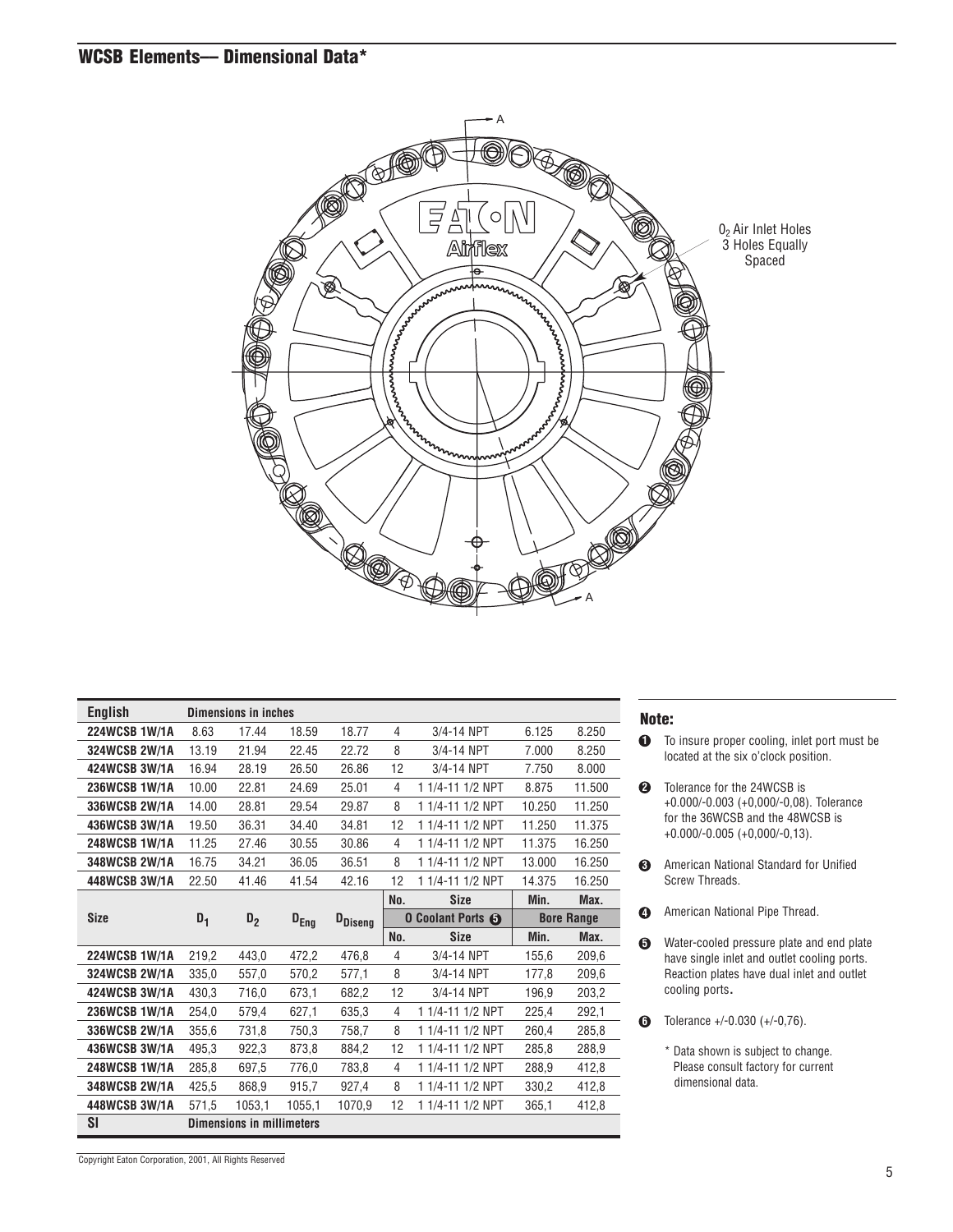| <b>English</b> |               |               |                     | $Ib-in.$ $@$ 80 psi                     |                     | $Ib-in$                                 |                                        | $Ib-in.$ @ 120 psi               | <b>HP</b>                |
|----------------|---------------|---------------|---------------------|-----------------------------------------|---------------------|-----------------------------------------|----------------------------------------|----------------------------------|--------------------------|
| 224WCSB 1W/1A  | 146452C       | 410970        | 43470               | 117530                                  | 161000              | 351000                                  | 378000                                 | 392000                           | 270                      |
| 324WCSB 2W/1A  | 146453C       | 412433        | 86940               | 235060                                  | 322000              | 523000                                  | 505000                                 | 620000                           | 540                      |
| 424WCSB 3W/1A  | 146454C       | 413195        | 130680              | 353320                                  | 484000              | 676000                                  | 617000                                 | 844000                           | 810                      |
| 236WCSB 1W/1A  | 146436C       | 416821        | 111120              | 351880                                  | 463000              | 1086000                                 | 1330000                                | 1218000                          | 650                      |
| 336WCSB 2W/1A  | 146477C       | 416842        | 222240              | 703760                                  | 926000              | 1558000                                 | 1747000                                | 1872000                          | 1300                     |
| 436WCSB 3W/1A  | 146402C       | 416676        | 333360              | 1055640                                 | 1389000             | 1969000                                 | 2107000                                | 2514000                          | 1950                     |
| 248WCSB 1W/1A  | 146478C       | 416795        | 245180              | 697820                                  | 943000              | 2526000                                 | 2518000                                | 2907000                          | 1300                     |
| 348WCSB 2W/1A  | 146400C       | 416688        | 490360              | 1395640                                 | 1886000             | 3335000                                 | 3372000                                | 4239000                          | 2600                     |
| 448WCSB 3W/1A  | 146479C       | 416797        | 735800              | 2094200                                 | 2830000             | 3976000                                 | 4052000                                | 5548000                          | 3900                     |
|                | $\bf{0}$      | Gear          | <b>Small Piston</b> | <b>Large Piston</b>                     | <b>Both Pistons</b> | $\boldsymbol{Q}$                        | ❷                                      | $\boldsymbol{\Theta}$            | $\bf{O}$                 |
| <b>Size</b>    | Part          | Part          |                     | Air-Applied Dynamic Torque <sup>8</sup> |                     | <b>Spring</b><br><b>Applied Dynamic</b> | <b>Spring</b><br><b>Applied Static</b> | <b>Maximum</b><br><b>Dynamic</b> | <b>Thermal</b><br>Rating |
|                | <b>Number</b> | <b>Number</b> | <b>Small Piston</b> | <b>Large Piston</b>                     | <b>Both Pistons</b> | Torque                                  | <b>Torque</b>                          | <b>Torque</b>                    |                          |
| 224WCSB 1W/1A  | 146452C       | 410970        | 4908                | 13269                                   | 18177               | 39628                                   | 42676                                  | 44257                            | 201,3                    |
| 324WCSB 2W/1A  | 146453C       | 412433        | 9816                | 26538                                   | 36354               | 59047                                   | 57015                                  | 69998                            | 402,7                    |
| 424WCSB 3W/1A  | 146454C       | 413195        | 14754               | 39890                                   | 54644               | 76320                                   | 69659                                  | 95288                            | 604,0                    |
| 236WCSB 1W/1A  | 146436C       | 416821        | 12545               | 39727                                   | 52273               | 122609                                  | 150157                                 | 137512                           | 484,7                    |
| 336WCSB 2W/1A  | 146477C       | 416842        | 25091               | 79455                                   | 104545              | 175898                                  | 197236                                 | 211349                           | 969,4                    |
| 436WCSB 3W/1A  | 146402C       | 416676        | 37636               | 119182                                  | 156818              | 222300                                  | 237880                                 | 283831                           | 1454,1                   |
| 248WCSB 1W/1A  | 146478C       | 416795        | 27681               | 78784                                   | 106465              | 285185                                  | 284282                                 | 328200                           | 969.4                    |
| 348WCSB 2W/1A  | 146400C       | 416688        | 55362               | 157568                                  | 212929              | 376522                                  | 380699                                 | 478583                           | 1938,8                   |
| 448WCSB 3W/1A  | 146479C       | 416797        | 83072               | 236435                                  | 319507              | 448890                                  | 457471                                 | 626369                           | 2908,2                   |
| SI             |               |               |                     | Nm $@$ 5.5 bar                          |                     | <b>Nm</b>                               |                                        | Nm $@$ 10.3 bar                  | kW                       |

#### Notes:

- Basic part number only. Gear must be ordered separately. **1**
- Torque is based on a spring set release **2** pressure of 120 psi and the maximum amount of apply springs. To decrease release pressure, springs can be removed. The maximum number of springs for each size are as follows: 24WCSB – 48 (24 outer springs and 24 inner springs), 36WCSB – 128 (64 outer springs and 64 inner springs), 48WCSB – 112 springs.
- Exact torque rating is dependent upon applied **3** pressure. Maximum allowable air-applied pressure is 150 psi
- Based upon a 70° F (21° C) fresh water inlet **4** temperature and a 50° F (28° C) temperature rise between inlet and outlet. See cooling requirements.
- Maximum torque results when 120 psi is **5** applied to the air-applied side and the springapplied side is fully set simultaneously. If air pressure is lost, the torque will drop to the spring-applied static torque.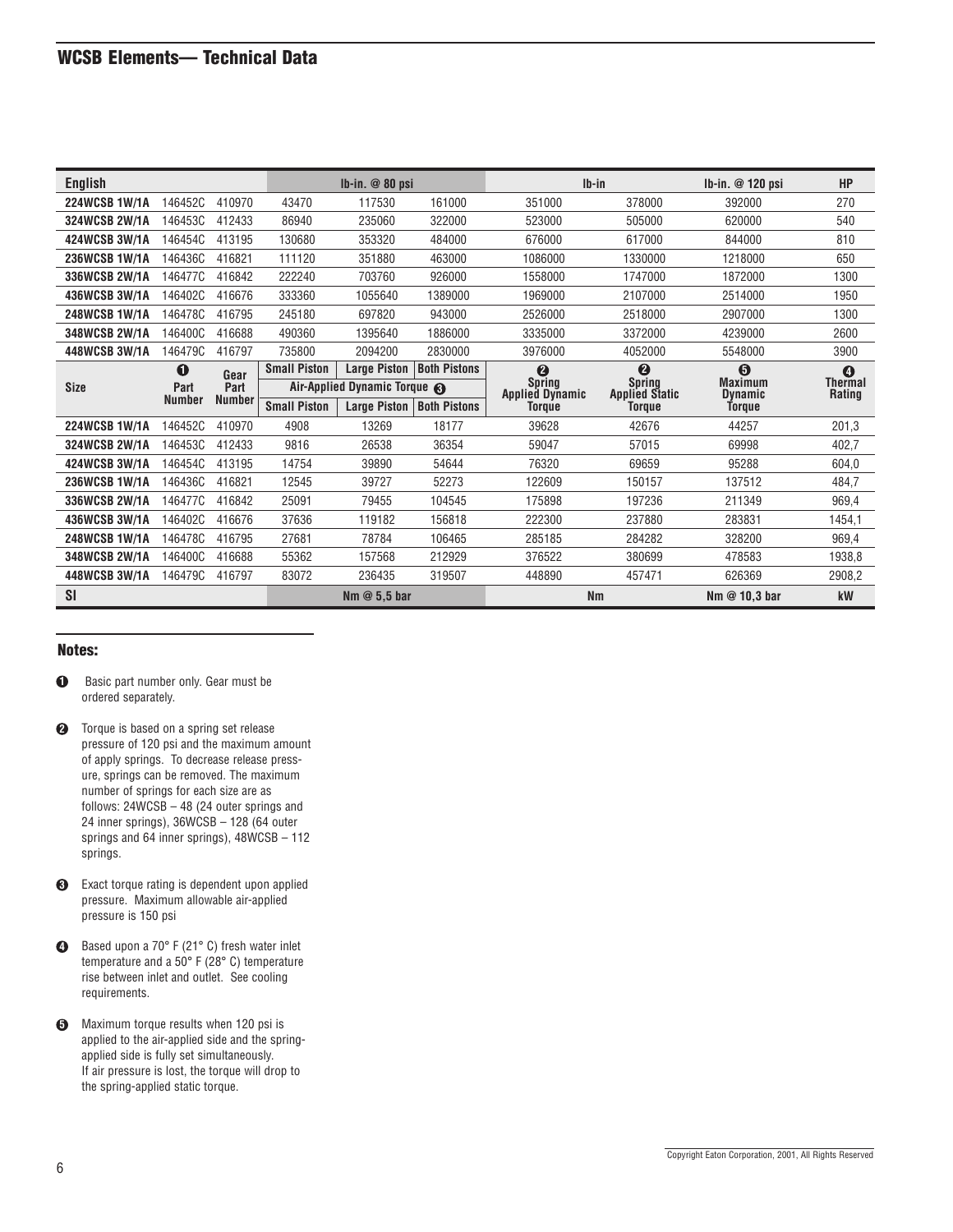| <b>English</b>       |                           | <b>PSI</b>     |                      | <b>GPM</b>            |                |                        |                          | in <sup>3</sup>        | rpm                                   |                                       |                 | in <sup>3</sup> |
|----------------------|---------------------------|----------------|----------------------|-----------------------|----------------|------------------------|--------------------------|------------------------|---------------------------------------|---------------------------------------|-----------------|-----------------|
| 224WCSB 1W/1A        | 17                        | 6              | 5                    | 27                    | $4.3E-03$      | $1.2E - 01$            | 160                      | 136                    | 715                                   | 1200                                  | 73              | 159             |
| 324WCSB 2W/1A        | 18                        | 7              | 6                    | 54                    | $1.1E-03$      | $6.1E-02$              | 320                      | 272                    | 715                                   | 1200                                  | 104             | 190             |
| 424WCSB 3W/1A        | 19                        | 8              | 7                    | 81                    | 4.8E-04        | 4.1E-02                | 480                      | 408                    | 715                                   | 1200                                  | 135             | 221             |
| 236WCSB 1W/1A        | 18                        | 6              | 5                    | 65                    | $1.2E-03$      | 8.9E-02                | 600                      | 308                    | 475                                   | 790                                   | 220             | 424             |
| 336WCSB 2W/1A        | 19                        | $\overline{7}$ | 6                    | 130                   | 2.8E-04        | 5.8E-02                | 1135                     | 616                    | 475                                   | 790                                   | 318             | 522             |
| 436WCSB 3W/1A        | 20                        | 8              | 7                    | 195                   | $1.2E - 04$    | 3.9E-02                | 1670                     | 924                    | 475                                   | 790                                   | 416             | 620             |
| 248WCSB 1W/1A        | 17                        | 6              | 5                    | 130                   | $1.1E-03$      | 4.6E-02                | 700                      | 546                    | 360                                   | 600                                   | 467             | 821             |
| 348WCSB 2W/1A        | 18                        | $\overline{7}$ | 6                    | 260                   | $2.3E-04$      | 3.6E-02                | 1400                     | 1091                   | 360                                   | 600                                   | 679             | 1033            |
| 448WCSB 3W/1A        | 19                        | 8              | $\overline{7}$       | 390                   | $1.0E - 04$    | $2.4E-02$              | 2100                     | 1637                   | 360                                   | 600                                   | 891             | 1245            |
|                      | <b>Small</b>              | Large          | <b>Both</b>          | $\boldsymbol{\Theta}$ | C <sub>1</sub> | C <sub>2</sub>         |                          |                        | $\boldsymbol{\Theta}$                 | $\bf{G}$                              | <b>New</b>      | Worn <b>O</b>   |
| <b>Size</b>          | <b>Parasitic Pressure</b> |                | Water<br><b>Flow</b> | <b>Coefficient</b>    | Pressure Drop  | <b>Water</b><br>Volume | <b>WC Lining</b><br>Wear | <b>Maximum</b><br>Slip | <b>Maximum</b><br><b>Freewheeling</b> | Air-Applied<br><b>Engaging Volume</b> |                 |                 |
|                      | <b>Small</b>              | Large          | <b>Both</b>          |                       | C <sub>1</sub> | C <sub>2</sub>         |                          | <b>Volume</b>          | <b>Speed</b>                          | <b>Speed</b>                          | <b>New</b>      | Worn <b>O</b>   |
| <b>224WCSB 1W/1A</b> | 1,17                      | 0.41           | 0,34                 | 102,2                 | 2,1E-05        | $2.2E-03$              | 2,6                      | 2,2                    | 715                                   | 1200                                  | 1,2             | 2,6             |
| 324WCSB 2W/1A        | 1,24                      | 0,48           | 0,41                 | 204.4                 | $5.2E - 06$    | $1.1E-03$              | 5,3                      | 4,5                    | 715                                   | 1200                                  | 1,7             | 3,1             |
| 424WCSB 3W/1A        | 1,31                      | 0,55           | 0,48                 | 307,0                 | 2,3E-06        | 7,4E-04                | 7,9                      | 6.7                    | 715                                   | 1200                                  | 2,2             | 3,6             |
| 236WCSB 1W/1A        | 1,24                      | 0,41           | 0,34                 | 246.1                 | 5.7E-06        | 1.6E-03                | 9,8                      | 5,0                    | 475                                   | 790                                   | 3,6             | 6,9             |
| 336WCSB 2W/1A        | 1,31                      | 0,48           | 0,41                 | 492,1                 | 1,3E-06        | $1.1E-03$              | 18.6                     | 10,1                   | 475                                   | 790                                   | 5,2             | 8,6             |
| 436WCSB 3W/1A        | 1.38                      | 0,55           | 0,48                 | 738.2                 | 5.9E-07        | 7.1E-04                | 27,4                     | 15,1                   | 475                                   | 790                                   | 6,8             | 10,2            |
| 248WCSB 1W/1A        | 1.17                      | 0,41           | 0.34                 | 492.1                 | $5.2E - 06$    | 8,4E-04                | 11.5                     | 8,9                    | 360                                   | 600                                   | 7,7             | 13,5            |
| 348WCSB 2W/1A        | 1,24                      | 0,48           | 0,41                 | 984,2                 | $1.1E-06$      | 6,5E-04                | 22,9                     | 17,9                   | 360                                   | 600                                   | 11,1            | 16,9            |
| 448WCSB 3W/1A        | 1.31                      | 0,55           | 0.48                 | 1476,3                | 4.8E-07        | 4.4E-04                | 34.4                     | 26,8                   | 360                                   | 600                                   | 14.6            | 20,4            |
| SI                   |                           | bar            |                      | $dm^3/min$            |                |                        |                          | dm <sup>3</sup>        |                                       | rpm                                   | dm <sup>3</sup> |                 |

| <b>English</b>       | in <sup>3</sup>                         | $Ib-ft2$        |         | $\mathsf{I}$ |                                | in                       |  |
|----------------------|-----------------------------------------|-----------------|---------|--------------|--------------------------------|--------------------------|--|
| <b>224WCSB 1W/1A</b> | 259                                     | 140             | 1260    | 363          | 8.71                           | 7.90                     |  |
| 324WCSB 2W/1A        | 259                                     | 216             | 1448    | 561          | 10.81                          | 9.98                     |  |
| 424WCSB 3W/1A        | 259                                     | 291             | 1641    | 745          | 12.96                          | 11.89                    |  |
| <b>236WCSB 1W/1A</b> | 612                                     | 919             | 4466    | 873          | 12.54                          | 11.34                    |  |
| 336WCSB 2W/1A        | 612                                     | 1284            | 5026    | 1227         | 14.92                          | 13.76                    |  |
| 436WCSB 3W/1A        | 612                                     | 1659            | 5954    | 1615         | 17.78                          | 16.33                    |  |
| <b>248WCSB 1W/1A</b> | 1115                                    | 3128            | 7869    | 1689         | 15.15                          | 12.60                    |  |
| 348WCSB 2W/1A        | 1115                                    | 4603            | 9189    | 2480         | 18.03                          | 15.33                    |  |
| 448WCSB 3W/1A        | 1115                                    | 6086            | 10521   | 3283         | 20.89                          | 18.11                    |  |
|                      | <b>Spring-Applied</b><br><b>Release</b> | Wk <sup>2</sup> |         | Weight       | Center of Gravity <sup>O</sup> |                          |  |
|                      |                                         |                 |         |              |                                |                          |  |
| <b>Size</b>          |                                         | Disc & Gear     | Housina | Disc & Gear  | <b>Housing</b>                 | Disc & Gear              |  |
|                      | <b>Volume</b>                           | J               |         | <b>Mass</b>  |                                | <b>Center of Gravity</b> |  |
| <b>224WCSB 1W/1A</b> | 4,2                                     | 5,9             | 572     | 165          | 221,2                          | 200,7                    |  |
| 324WCSB 2W/1A        | 4,2                                     | 9,1             | 657     | 254          | 274,6                          | 253,5                    |  |
| 424WCSB 3W/1A        | 4,2                                     | 12,3            | 744     | 338          | 329,2                          | 302,0                    |  |
| 236WCSB 1W/1A        | 10,0                                    | 38,7            | 2026    | 396          | 318,5                          | 288,0                    |  |
| 336WCSB 2W/1A        | 10,0                                    | 54,1            | 2280    | 557          | 379,0                          | 349,5                    |  |
| 436WCSB 3W/1A        | 10,0                                    | 69,9            | 2701    | 733          | 451,6                          | 414,8                    |  |
| 248WCSB 1W/1A        | 18,3                                    | 131,8           | 3569    | 766          | 384,8                          | 320,0                    |  |
| 348WCSB 2W/1A        | 18,3                                    | 194,0           | 4168    | 1125         | 458,0                          | 389,4                    |  |
| 448WCSB 3W/1A        | 18,3                                    | 256,5           | 4772    | 1489         | 530,6                          | 460,0                    |  |

#### Note:

- **1** Absolute volume of cylinder at contact with new and worn friction discs. Worn volume assumes one wear spacer thickness of wear.
- Coefficients are based on the maximum press-**2** ure drop across the individual water cavities of the brake.
- To insure proper cooling, the inlet port must **3** be at the six o'clock position.
- **4** Located from the mounting flange surface.
- **5** Based upon a continuous slip velocity of 4500 fpm (22,9 mps).
- Maximum freewheeling velocity is 7500 fpm **6** (38,1 mps).
	- \* Data shown is subject to change. Please consult factory for current dimensional data.

Copyright Eaton Corporation, 2001, All Rights Reserved